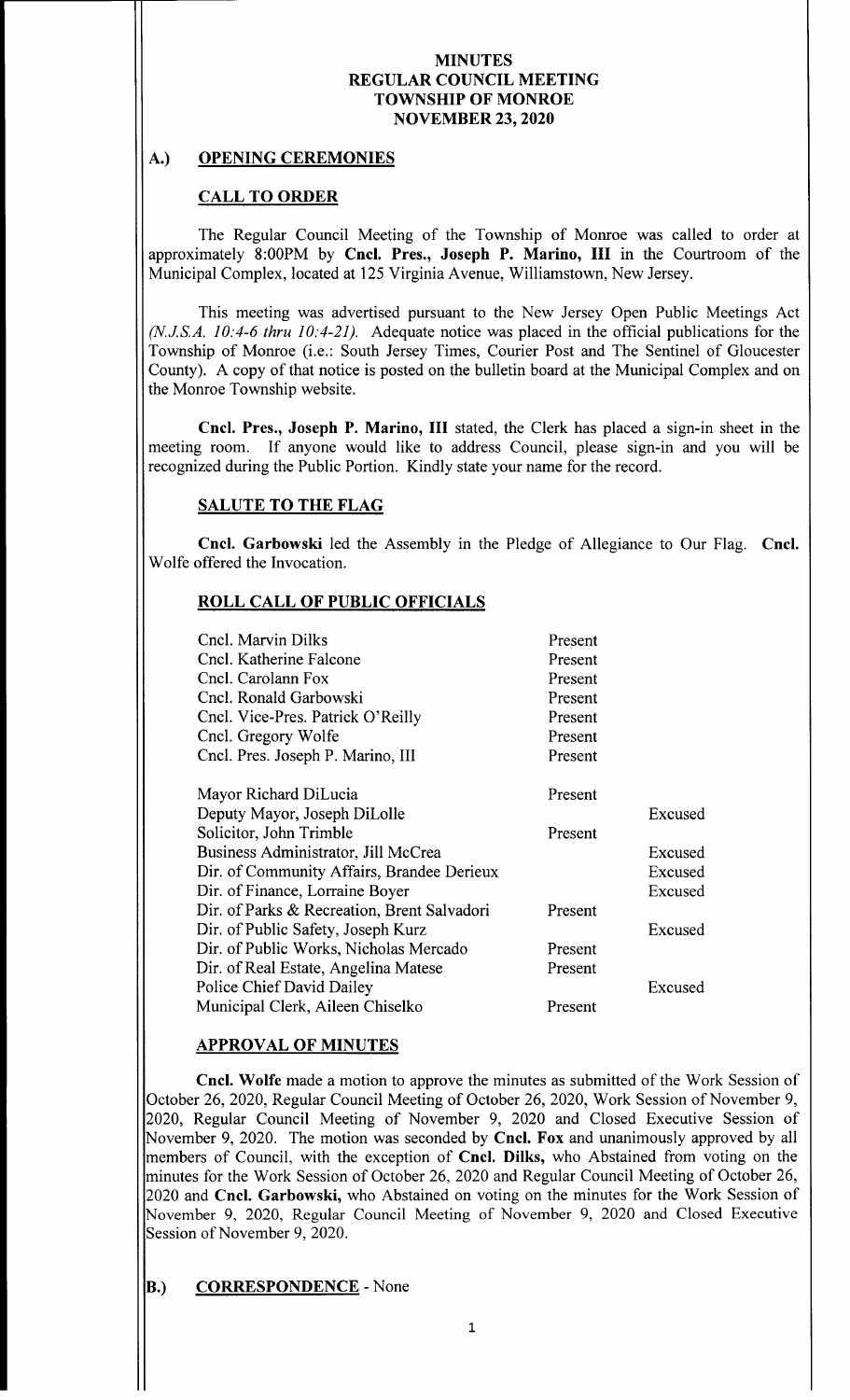# C.) RESOLUTIONS

Cncl. Garbowski made <sup>a</sup> motion to open the public portion for Resolutions scheduled. The motion was seconded by Cncl. Wolfe and unanimously approved by all members of Council. With no one wishing to speak, Cncl. Garbowski made <sup>a</sup> motion to close the public portion for Resolutions scheduled. The motion was seconded by Cncl. Dilks and unanimously approved by all members of Council.

Cncl. Garbowski made <sup>a</sup> motion to bracket for approval, by Consent Agenda, Resolutions R:182-2020 through R:194-2020. The motion was seconded by Cncl. Fox and unanimously approved by all members of Council.

# CONSENT AGENDA RESOLUTIONS R: 182- 2020 THROUGH R: 194-2020

R: 182-2020 Resolution Approving the Bill List and Paid List for the Council Meeting of November 23, 2020

R: 183-2020 Resolution Adjusting Township of Monroe Tax Records

R: 184-2020 Resolution of the Township Council of the Township of Monroe Authorizing a Lien be Placed on Various Properties for Failure to Comply with Chapter 295 of the Code of the Township of Monroe

R: 185- 2020 Resolution Authorizing the Execution of a Lease Agreement Between the Township of Monroe and the Board of Chosen Freeholders of the County of Gloucester for the 2021 Nutrition Project at the Pfeiffer Community Center

R: 186-2020 Resolution of the Township of Monroe Authorizing the Mayor to Execute an Assignment and Assumption Agreement Between the Township of Monroe and Monroe-Sicklerville Road LR Solar, LLC Relating to the Landfill Solar Redevelopment Project

R: 187-2020 Resolution of the Township of Monroe Authorizing the Mayor to Execute a Road Easement to the County of Gloucester Relating to the Landfill Solar Redevelopment Project

R: 188-2020 Resolution Authorizing the Mayor to Execute Corrective Deeds for the Leased Property Known as Block 901, Lots 2 and <sup>3</sup> for the Landfill Solar Redevelopment Project

R: 189-2020 Resolution of the Township of Monroe Approving the Decommissioning Deposit Bond Estimate as Required by Section <sup>17</sup> of the Solar Lease for the Leased Property Known as Block 901, Lots 2 and <sup>3</sup> for the Landfill Solar Redevelopment Project

R: 190-2020 Resolution Authorizing the Mayor to Execute the Amendment to the Solar Lease for the Leased Property Known as Block 901, Lots <sup>2</sup> and <sup>3</sup> for the Landfill Solar Redevelopment Project

R: 191-2020 Resolution of the Township of Monroe Approving an Application to the New Jersey Department of Transportation - Transportation Alternatives Set Aside (TASA) Grant Program

R: 192-2020 Resolution of the Township Council of the Township of Monroe Authorizing the 2020-2021 Junkyard Licenses Within the Township of Monroe

R: 193-2020 Resolution of the Township Council of the Township of Monroe Transferring Funds for the Budget Year 2020

R: 194-2020 Resolution of the Township Council of the Township of Monroe, County of Gloucester, State of New Jersey Approving the Acceptance of Federal Funds and Participation in the 2020 (correction: 2021) Safe and Secure Communities Program with the State of New Jersey Federal Grant Program Administered by the NJ Department of Law & Public Safety, Office of the Attorney General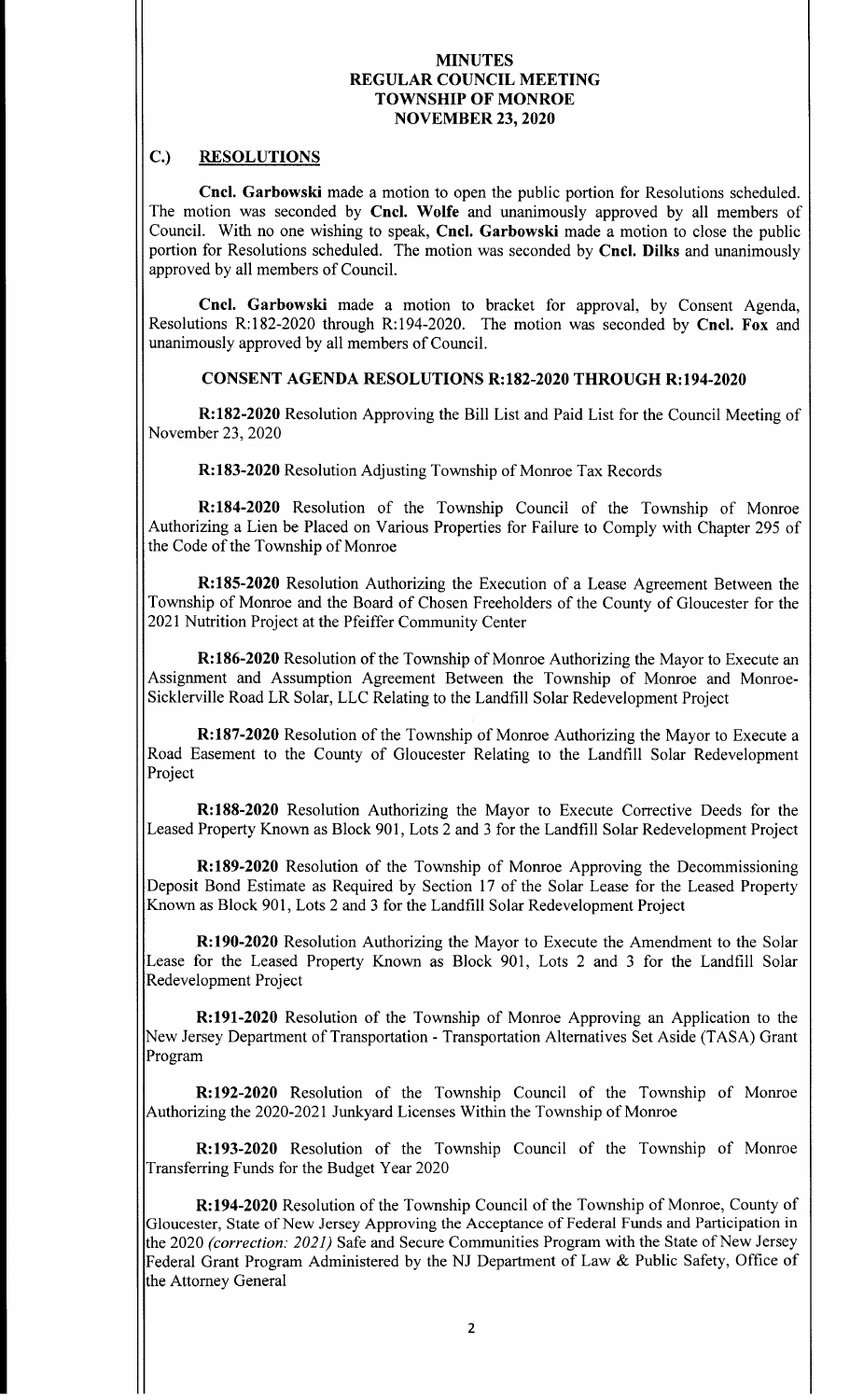### C.) RESOLUTIONS (cont'd)

Cncl. Garbowski made a motion to approve Resolutions R:182-2020 through R:194-2020. The motion was seconded by Cncl. Dilks and unanimously approved by all members of Council.

R: 195-2020 Resolution Appointing Member to the Monroe Township Zoning Board of Adjustment

Cncl. Dilks made a motion to open for nominations to the Monroe Township Zoning Board of Adjustment. The motion was seconded by Cncl. Wolfe and unanimously approved by all members of Council.

Cncl. Vice-Pres. O'Reilly nominated Sebastian Rybicki as a member to the Monroe Township Zoning Board of Adjustment. Cncl. Wolfe seconded the nomination. No other nominations were made.

Cncl. Wolfe made a motion to close nominations to the Monroe Township Zoning Board of Adjustment. The motion was seconded by Cncl. Dilks and unanimously approved by all members of Council.

### ROLL CALL VOTE TO APPROVE NOMINATION OF SEBASTIAN RYBICKI AS MEMBER TO THE MONROE TOWNSHIP ZONING BOARD OF ADJUSTMENT 6 AYES (Dilks, Fox, Garbowski, Marino, O' Reilly, Wolfe) 1 NAY (Falcone)

Tally: 6 Ayes, 1 Nay, 0 Abstain, 0 Absent. Sebastian Rybicki was duly approved as <sup>a</sup> member to the Monroe Township Zoning Board of Adjustment.

 $R: 196-2020$  Resolution Appointing Alternate #2 Member to the Monroe Township Zoning Board of Adjustment (REMOVED FROM AGENDA)

R: 197-2020 Resolution Approving the Landscape Operations and Maintenance Plan for the Landfill Solar Redevelopment Project

**Cncl. Dilks** made a motion to approve Resolution R:197-2020. The motion was seconded by Cncl. Vice-Pres. O'Reilly and unanimously approved by all members of Council.

R: 198-2020 Resolution Authorizing Initiation of Complaint Seeking Removal of Monroe Township Municipal Utilities Authority Member Joseph DiLolle

# ROLL CALL VOTE TO APPROVE RESOLUTION R:198-2020 5 AYES ( Dilks, Fox, Marino, O' Reilly, Wolfe) 1 NAY (Falcone) 1 ABSTAIN ( Garbowski)

R: 199-2020 Resolution Authorizing Retention of Hearing Officer in Connection with Complaint Seeking Removal of Monroe Township Utilities Authority Member Joseph DiLolle

### ROLL CALL VOTE TO APPROVE RESOLUTION R:199-2020 7 AYES ( Dilks, Falcone, Fox, Garbowski, Marino, O' Reilly, Wolfe)

# D.) ORDINANCES

Cncl. Pres. Marino turned this portion of the meeting over to Ordinance Committee Chairman, Cncl. Wolfe.

0:29- 2020 An Ordinance of the Township Council of the Township of Monroe Adopting St. Mary's Redevelopment Plan Pursuant to the Local Redevelopment and Housing Law, N.J.S.A. 40A:12A-1 Et. Seq and Approving Related HTF Agreement and Memorandum of Understanding

First Reading: A copy of this Ordinance was posted on the bulletin board at the Municipal Complex. Additional copies were made available to the public.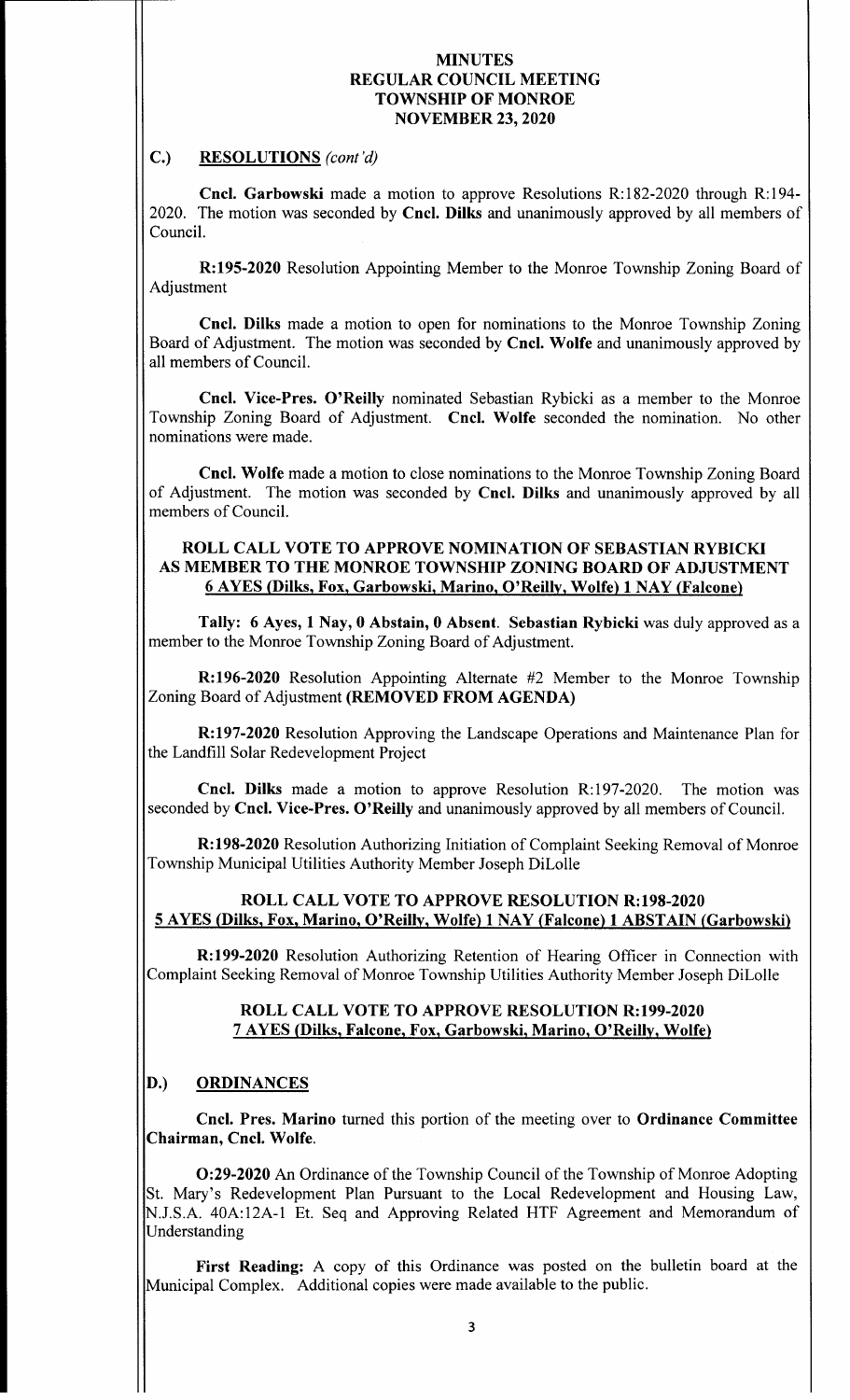### D.) ORDINANCES (cont'd)

Cncl. Garbowski made a motion to approve Ordinance O:29-2020 for First Reading and Publication. The motion was seconded by Cncl. Pres. Marino and unanimously approved by all members of Council.

# E.) NEW BUSINESS - None

# F.) OLD BUSINESS - None

# G.) REPORTS AND OTHER MATTERS

Mayor DiLucia spoke regarding the Township's leaf pickup schedule, noting that five full-time crews were able to go out and, besides a few holidays, the Township has been able to maintain the schedule. The Mayor spoke in reference to the resurfacing of the streets, noting ideally they would like to work on all of the streets, but economically that is impossible. The 2021 Road Program Bid went out at \$2.3 million, with \$1.6 million placed in the Capital Budget and the \$700,000 that was left from last year. With the pandemic, there are a lot of companies that need work and the bids came in at reasonable prices. He noted, the Township's goal is to do as much as they can while working within the \$2.3 million budget. Mayor DiLucia mentioned that a Land Sale was scheduled for December in order to sell some Township-owned properties; however, due to the new COVID-19 restrictions, the Land Sale has been cancelled. He is hopeful to have it rescheduled for March or April 2021.

Director of Parks & Recreation, Mr. Salvadori reported that on December 12, 2020, beginning at 6pm, the Township will be hosting a "reverse Christmas Parade". Residents will travel up Main Street beginning at the CVS parking lot and ending at the Pfeiffer Community Center where Mr. and Mrs. Claus will greet them with a string band. Mr. Salvadori wished everyone a happy Thanksgiving.

Director of Public Works, Mr. Mercado reported that the bids for the 2021 Road Program came in under budget at \$1.9 million and included both of the advertised alternates.

Director of Real Estate, Ms. Matese stated, at the previous Regular Council Meeting, an Ordinance for the Land Sale was passed for first reading and was scheduled to be conducted in December. However, due to the most recent Governor's Executive Order, the Land Sale has been postponed.

Cncl. Dilks thanked the residents of Monroe Township, especially those in Ward <sup>1</sup> for the confidence they placed in him over the last <sup>16</sup> years. He noted that at the end of December 2020, he will be stepping down as Ward <sup>1</sup> Councilman. Mr. Dilks thanked his wife and family for all of their support. He will miss serving on Council, but he is working towards his retirement and he has faith in the Council, that they will do a great job serving the residents.

Cncl. Falcone attended the Ribbon Cutting at The Learning Experience, a daycare and advanced schooling facility, which is located on Berlin-Cross Keys Road.

Cncl. Garbowski thanked the residents of Ward <sup>3</sup> for voting on November 3, 2020. He wished everyone a happy, safe and healthy Thanksgiving.

Cncl. Vice-Pres. O'Reilly advised, the solar project construction, which was scheduled to begin at the Municipal Building has been postponed until after the holidays. He wished everyone a happy Thanksgiving.

Cncl. Wolfe attended the Re-Grand Opening at Palermo's Pizza last week. He attended the Parks and Recreation Meeting on November 18, 2020. On December 12, 2020 at 6pm, they will host the Main Street Express, a vehicle parade with the residents traveling down Main Street with their cars decorated, from the CVS parking lot to the Pfeiffer Community Center, where the Christmas tree will be lit. This event is not the usual event, however, with everything going on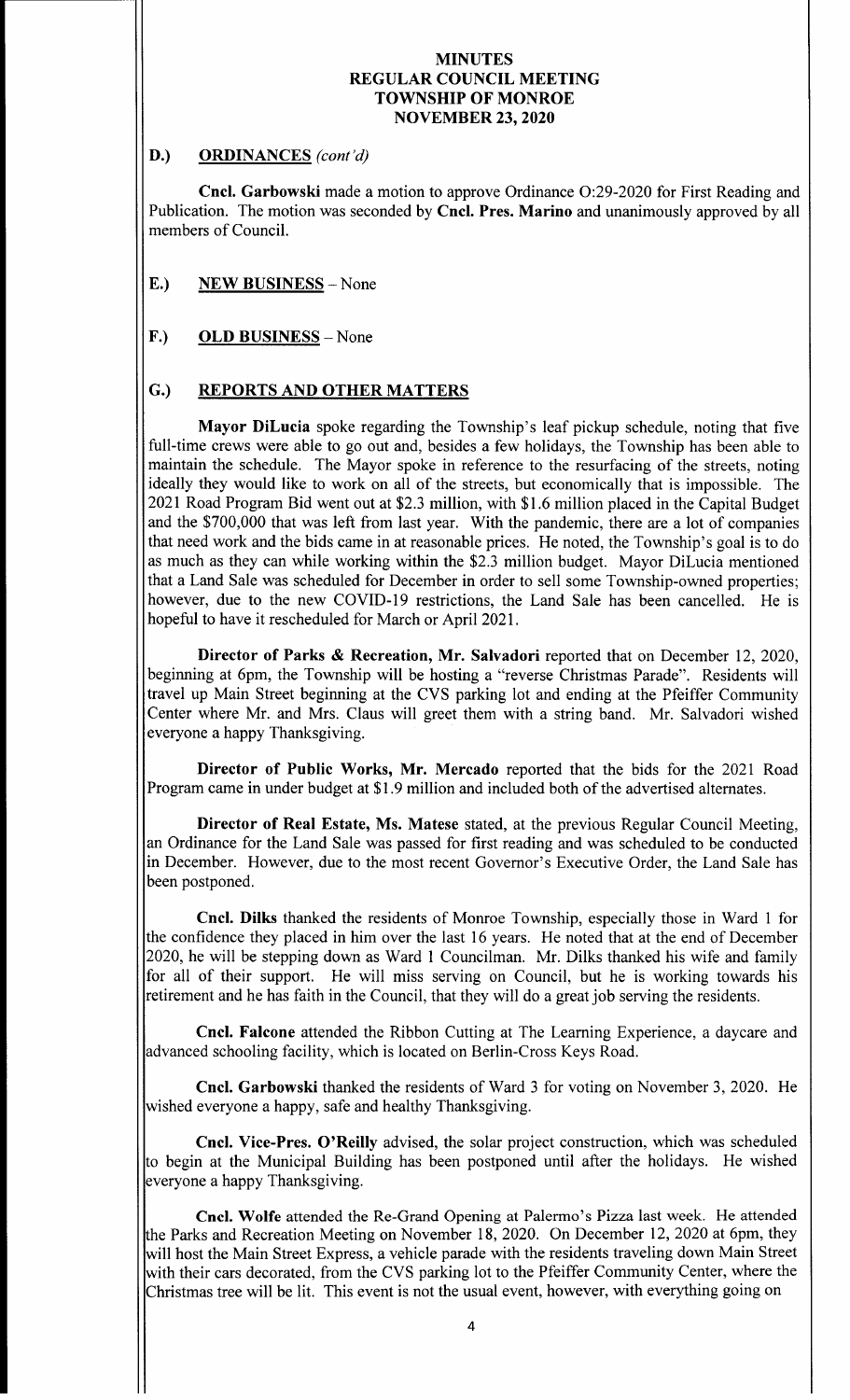### G.) REPORTS AND OTHER MATTERS (cont'd)

this year, the Parks and Recreation Commission wanted to do something safe for the residents to enjoy. Cncl. Wolfe noted that earlier today, he, along with some of his former fellow officers, the Monroe Township Education Association, the FOP Lodge 125, David Beach from ReMax of Williamstown and Deluxe Bakery partnered with the students and staff at the Williamstown Middle School Builder's Club to deliver turkey dinners to many families who are in need throughout Monroe Township. Cncl. Wolfe wished everyone <sup>a</sup> happy Thanksgiving and happy holidays. He urged everyone to please be safe, social distance and continue to adhere to all of the restrictions. Cncl. Wolfe congratulated Cncl. Dilks on a stellar Council career.

Cncl. Pres. Marino attended the ribbon cutting at Palermo's Pizza. He congratulated the owners, Roberto and Judy, for their expansion and being in business for over forty years. Cncl. Pres. Marino noted, this evening is his last televised meeting as he did not win the very close election in Ward 4. He said, he is very proud to have been involved with the renovations of both the Cecil Firehouse and Williamstown Firehouse, and being able to provide <sup>a</sup> 0% tax increase to the residents for the last four years. Cncl. Pres. Marino wished Chelsea Valcourt the best of luck. He thanked everyone who has reached out to him since the election.

# H.) GENERAL PUBLIC DISCUSSION

Cncl. Wolfe made <sup>a</sup> motion to open the General Public Discussion. The motion was seconded by Cncl. Fox and unanimously approved by all members of Council.

Sherrie Kennedy, 375 Bryn Mawr Drive, stated that when Jim DeHart was serving as Police Chief, he posted daily and weekly COVID-19 reports on the Office of Emergency Management Facebook page and since his retirement, there have been no reports posted. Ms. Kennedy asked, with the recent upswing of COVID-19 cases, if the Office of Emergency Management will begin posting such reports again. Cncl. Wolfe will follow up with Police Chief Dailey and report back to Ms. Kennedy.

Sue Pace, 233 Urban Lane, addressed Council to ask if the Cecil Fire Company will be receiving <sup>a</sup> new sign, to which Cncl. Pres. Marino confirmed they would be. Ms. Pace asked what the plans are for the building located at the Mary Mazza Duffy Park. Cncl. Pres. Marino explained, Engineer, Dan Rodier has created a design to make the lower portion of the building into <sup>a</sup> snack stand and eventually create offices on the second floor. He noted, nothing has been done with the design this year and suggested that next year, Council get behind the project, along with the updating of Township buildings.

With no one else wishing to speak, Cncl. Wolfe made a motion to close the General Public Discussion. The motion was seconded by Cncl. Vice-Pres. O'Reilly and unanimously approved by all members of Council.

Cncl. Pres. Marino presented <sup>a</sup> Certificate of Appreciation, along with a clock and memory box, to Cncl. Dilks in recognition of his dedicated service to the Township of Monroe. Cncl. Vice-Pres. O'Reilly wished Cncl. Dilks well and the best of luck. Cncl. Wolfe thanked Cncl. Dilks for all of his guidance, friendship and help on various projects throughout the years that went over and above his role on Council and wished him well. Cncl. Fox thanked Cncl. Dilks for all of his words of encouragement, wisdom and conversations, wishing him well in the future. Cncl. Pres. Marino spoke about the first time he met Cncl. Dilks, thanking him for all of his hard work. Cncl. Falcone thanked Cncl. Dilks for being her neighbor who takes care of her and wished him well and a happy retirement. Cncl. Garbowski wished Cncl. Dilks well in his retirement. Mayor DiLucia spoke regarding the twelve years that he has served with Cncl. Dilks. He asked for <sup>a</sup> commitment that they would shoot <sup>a</sup> game of pool together and wished Cncl. Dilks well and the best of luck. Cncl. Dilks extended his appreciation for the recognition, noting the many projects he is proud to have been <sup>a</sup> part of and that he served because he wanted the best for the Township. Cncl. Dilks encouraged Council to work together. He thanked the Clerk's Office, present and past for everything they have done for him. Municipal Clerk, Aileen Chiselko told Cncl. Dilks that it had been a pleasure working with him for the past sixteen years.